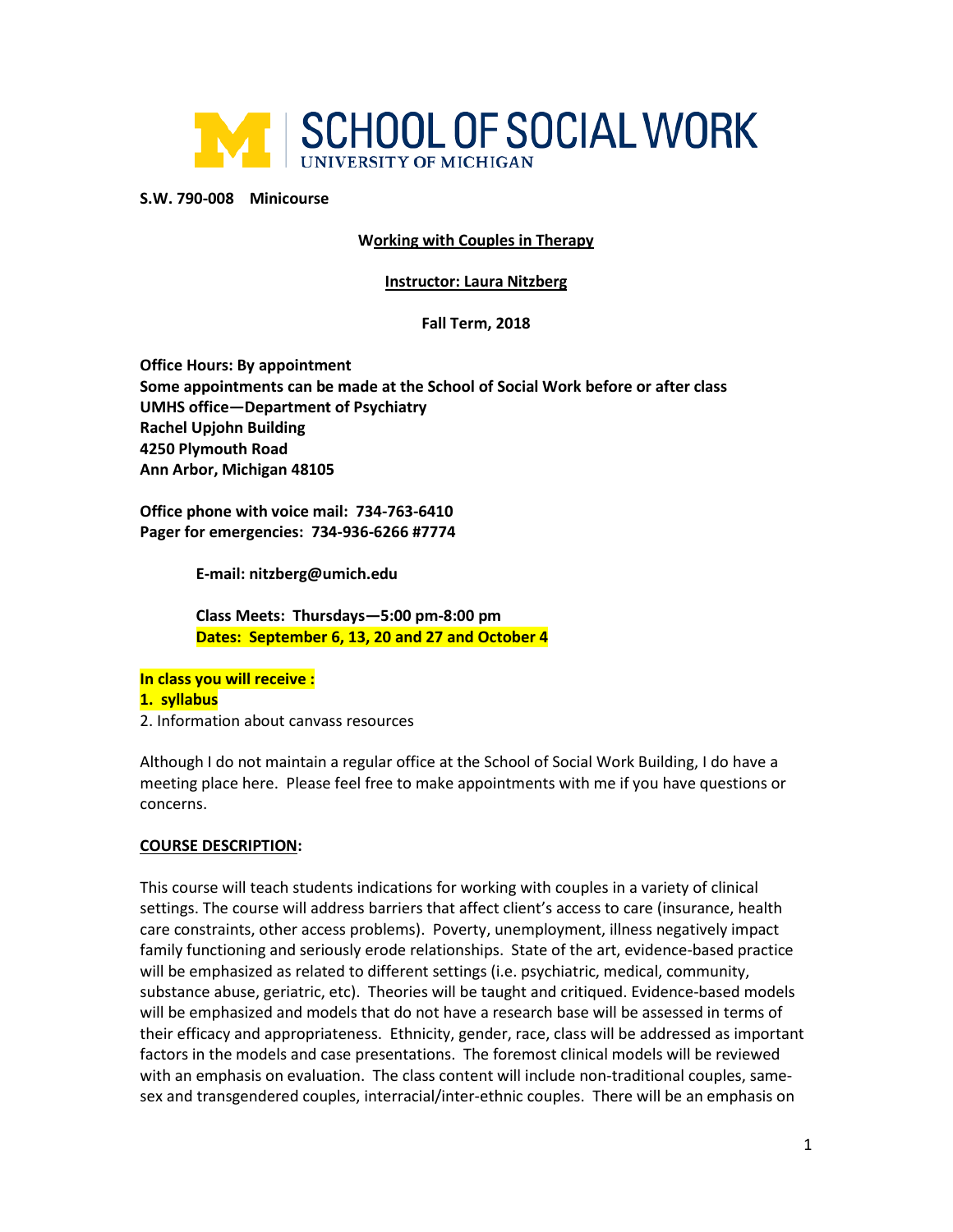life-cycle and case vignettes and clinical presentations will reflect the life-span. Interviewing techniques will be practiced in some role plays. Lectures, video-tapes, guest speakers will be integrated throughout the mini-class.

# **OBJECTIVES:**

- 1. From this minicourse, students will gain an appreciation of the fundamental aspects of some of the most important models in the field of couple therapy. There will be an emphasis on models that have been shown to be effective in research studies. As we discuss models throughout the course, we will critique the models with respect to their demonstrated (or absence of) evidence.
- 2. Students will learn the fundamentals of evaluation and be able to match clients with appropriate treatments
- 3. Students will be acquainted with major interviewing techniques and some of the most widely used interventions.
- 4. Students will be exposed to the classic theories, articles and books in the field.
- 5. Students will be taught the importance of self-awareness in this psychotherapy model which produces powerful reactions.
- 6. Students will learn about the psycho-social factors affecting relationship functioning and be able to identify possible new models that can be used to reach underserved people and people at risk.

# **RELATIONSHIP TO FOUR CURRICULAR THEMES:**

- 1. Multiculturalism and Diversity Themes are addressed through the discussion of workerclient differences and power/privilege differentials based on culture, ethnicity, race, gender, age, and social class. Social system and case examples, possible interventions and readings will reflect this theme.
- 2. Social Change and Social Justice are addressed through discussion of differences between problems that are responsive to interpersonal practice interventions and those which result from poverty, discrimination and disenfranchisement and require systemic as well as individual interventions.
- 3. Promotion and Prevention are addressed through identification of ways to provide early intervention, guidance and advocacy within systems, methods of preventing or depression, child behavioral problems, medical problems due to stress, and other manifestations of relationship stress.
- 4. *Behavioral and Social Science research* will inform the course, drawing especially on current research in the following areas: human sexual response and sexual difficulties, psycho-sexual development, gender identity, attachment and interaction, trauma/ resiliency/coping, and culture/ethnicity/immigration.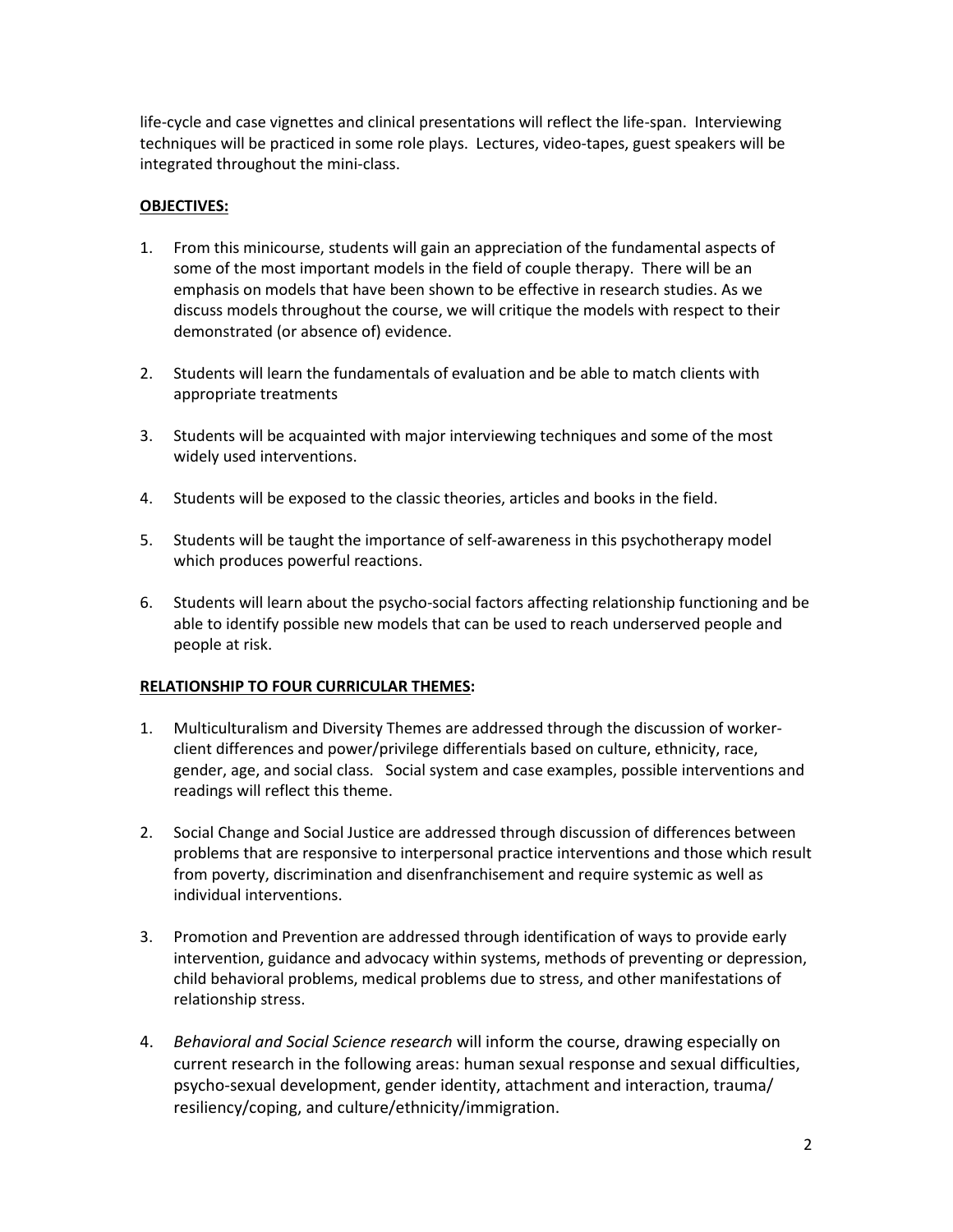# **COURSE RELATIONSHIP TO SOCIAL WORK ETHICS AND VALUES:**

Social work ethics and values will be addressed within the course as they pertain to issues related to working with clients and colleagues. The NASW Code of Ethics will be used to give students direction about these ethical issues. In particular, this course will focus on client issues, such as confidentiality, privacy, rights and prerogatives of clients, the client's best interest, proper and improper relationships with clients, interruption of services, and termination. Boundaries and confidentiality of members within the couple will be addressed with case examples.

# **COURSE REQUIREMENTS:**

- 1. Attendance and class participation. Students may not use computers in class and are expected to be involved and participatory. Students must attend all five classes to pass. If there is an emergency or documented illness, there will be a make-up assignment.
- 2. Satisfactory completion of non-graded, two page assignment on the therapist's values/attitudes about relationships. The paper must meet academic standards. Papers must be well-written, thoughtful and conceptual.
- 3. Completion of a two page final paper describing two different models of therapy and this paper must include references from the textbook.

Grading: Grade will be satisfactory or unsatisfactory for the course.

# **Accommodations for students with disabilities:**

If you need or desire an accommodation for a disability, I encourage you to contact me at your earliest convenience. Many aspects of the course can be modified to facilitate participation and progress throughout the course. Resources are available (i.e. services for students with disabilities, adaptive technology computing site, etc.) to make learning more effective for you. To the extent permitted by law, the information will be treated as private and confidential.

# **Religious Observances:**

Please notify me if religious observances conflict with class attendance or due dates for assignments so that we can make appropriate arrangements.

# **ASSIGNMENTS:**

# **1. Due: By Email to instructor by Friday, September 14th at midnight.**

Write a two-page paper (double-spaced) about your own biases, subjective views about relationships, gender, the pros and cons of monogamy, marriage, fidelity, infidelity, division of labor, money, parenting. These are the issues that bring people into treatment and I would like for you to give serious thought and reflection about your own views, beliefs that will definitely impact your reaction to your clients.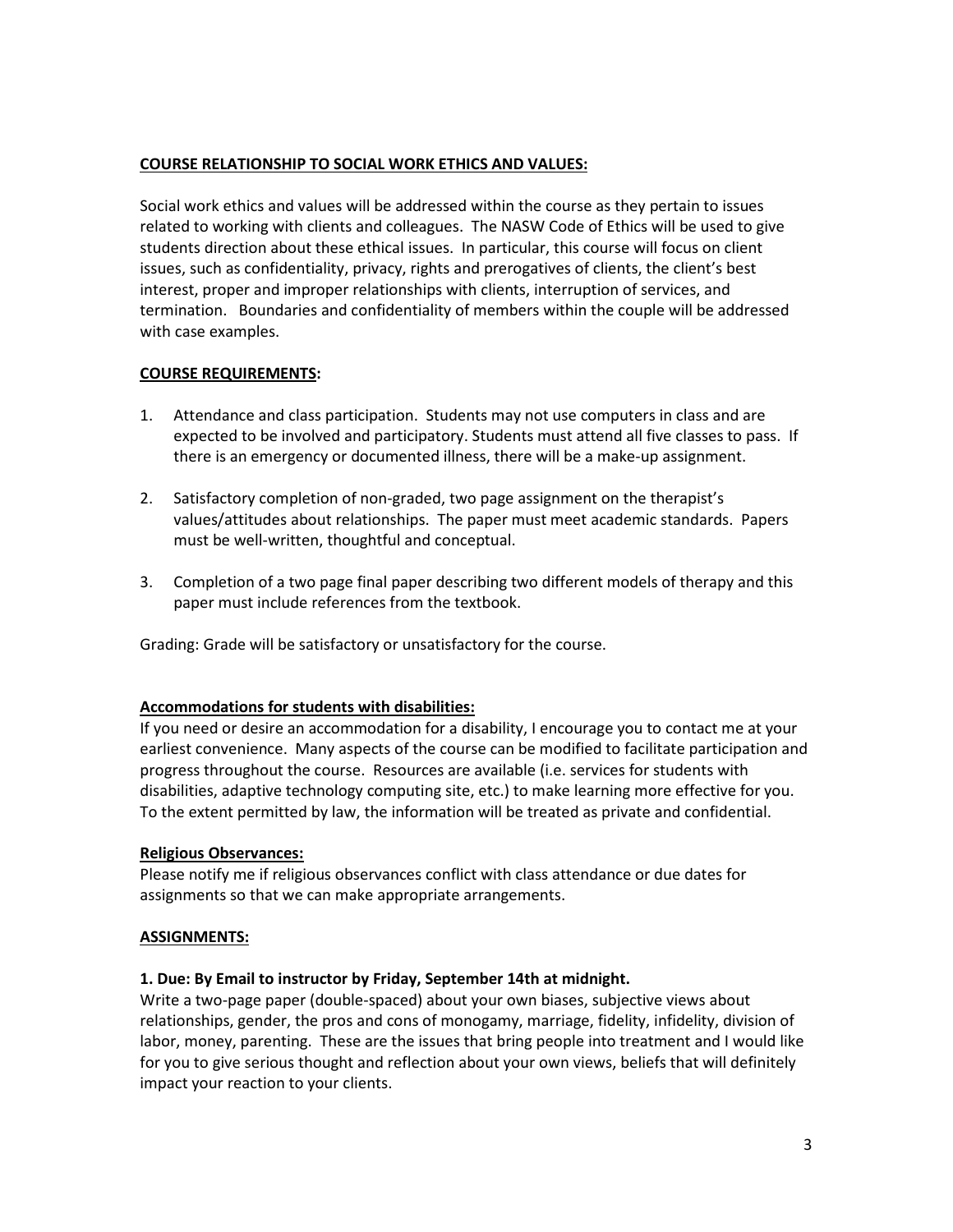# **2. Due: By Email to instructor by Friday, October 5th at midnight.**

Write a two-page paper (double-spaced) paper describing two models of couple therapy citing information from your textbook. This paper should be succinct and cover the key defining characteristics that are unique and exemplify the aspects of the model that are distinct from other models. The paper, although very brief, may not be a simple paraphrasing of the book. There are similarities between many of the models but there are also distinguishing factors.

### **GRADES---PASS/FAIL**

### **REQUIRED TEXT:**

Available from Amazon or Guilford. You may choose to purchase a less costly third edition.

Text is on reserve.

**Gurman, A. Clinical Handbook of Couple Therapy—Fifth Edition. Guilford Press: New York and London. 2008. Note: You are welcome to buy a used edition of third or fourth edition if that is easier and more cost-effective for you.**

### **CLASS #1---SEPTEMBER 6**

- **1. Introduction to class and participants**
- **2. Review of readings, requirements and schedule**
- **3. Overview of the field of couple therapy—historical review and brief introduction to the prominent models**
- **4. Fundamentals of assessment and evaluation**
- **5. Developmental and Life-cycle themes**
- **6. Contraindications for couple therapy—violence and other conditions that present challenges and obstacles for providing couple therapy**
- **7. Cultural context—a presentation of the impact of poverty, unemployment, war, violence on relationships and what models are possible to help couple/families**
- **8. Presentation of Gottman and Markman's research and evidence-based practice—a dvd will be shown to highlight research findings that influencing current practices in couple therapy**

#### **Assigned readings.**

**1. Gurman –Part I –you will be reading Part I for the first three classes** 

# **CLASS #2---SEPTEMBER 13**

- **1. Young adulthood and forming a relationship—how class and culture impact definitions of relationships—case examples as well as didactic material from literature**
- **2. Family of origin themes—a review of models that involve genograms and incorporation of family dynamics**